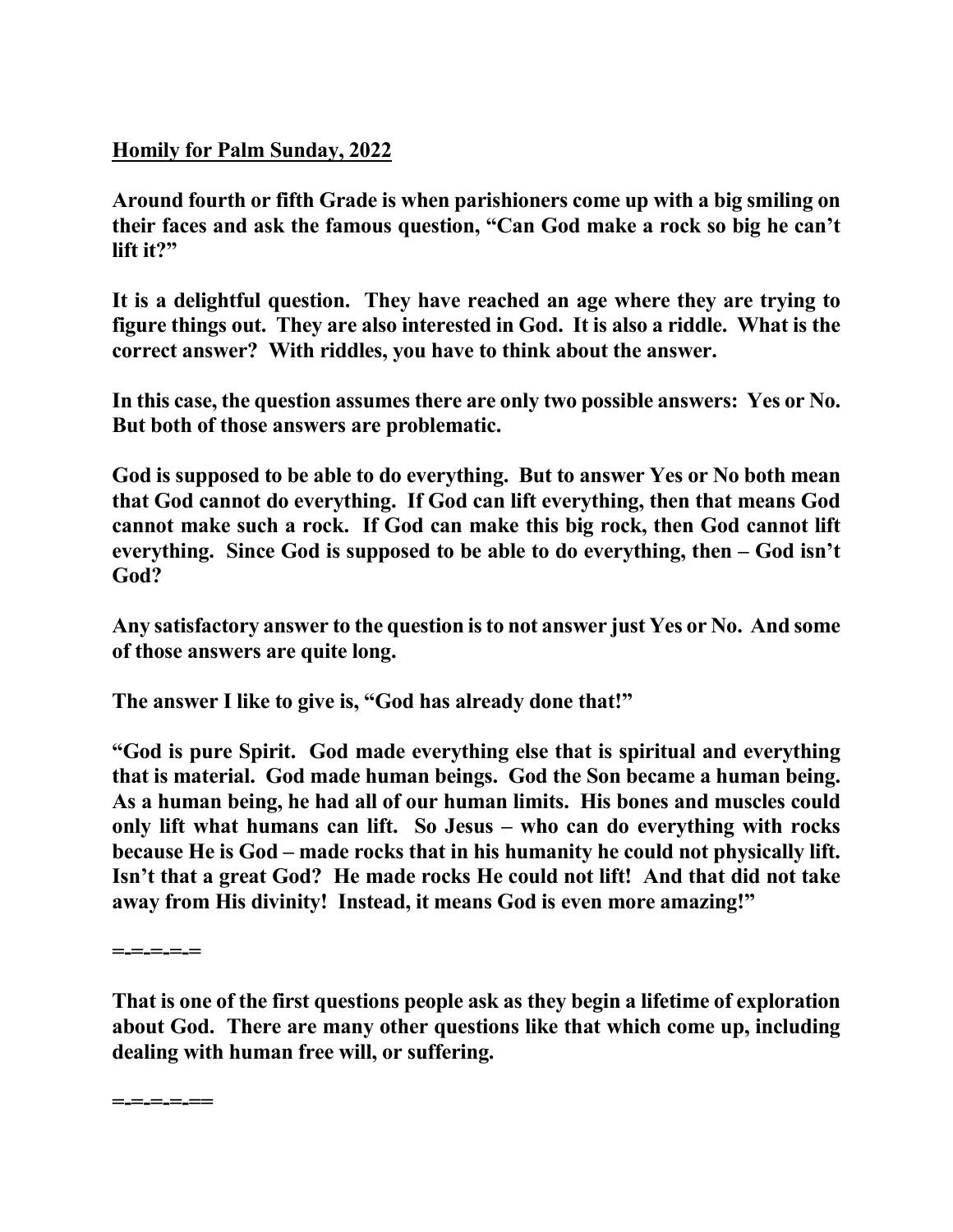**In the gospel today, we focus on the Passion and Death of Jesus. This is the Big event that many people end up asking a "God creating a rock He cannot lift" question.** 

**The riddle goes like this:** 

**"Was Jesus' suffering and death the only way to save us?"** 

**"If there was no other way to save us, then God is limited, and that is a God who is not worthy of my worship.** 

**"But if God could have saved us in another way, then God is bloodthirsty to demand His own Son suffer. That, again, is not a God who is worthy of my worship."** 

**And like the riddle of the rock, this question takes more words to answer than it took to ask.** 

**=-=-=-=-=** 

**The example that helps me, and I have shared with all of you before, is Firefighters.** 

**Parents do not want their children to suffer and die. But parents who love others are proud and honored when their children choose to go into a profession that helps others, even at the cost of their own lives.** 

**Our Lord came as a firefighter. God is Love. Christ is God incarnate. Christ is Love incarnate. He died for us in order to save us.** 

**We do not know if God could have saved us another way. We only know this is the way God did it.** 

**Jesus did not die because His Father demanded some kind of torture. Instead, He paid the debt we could not pay. In a fallen world, love costs. And Christ's payment is the unlimited riches of Divine Love. Pain was involved because it is painful work to let go of sin. Think of all the images we use for sin, such as slavery, addiction, and bad habits. It takes work to be freed and healed from these.**